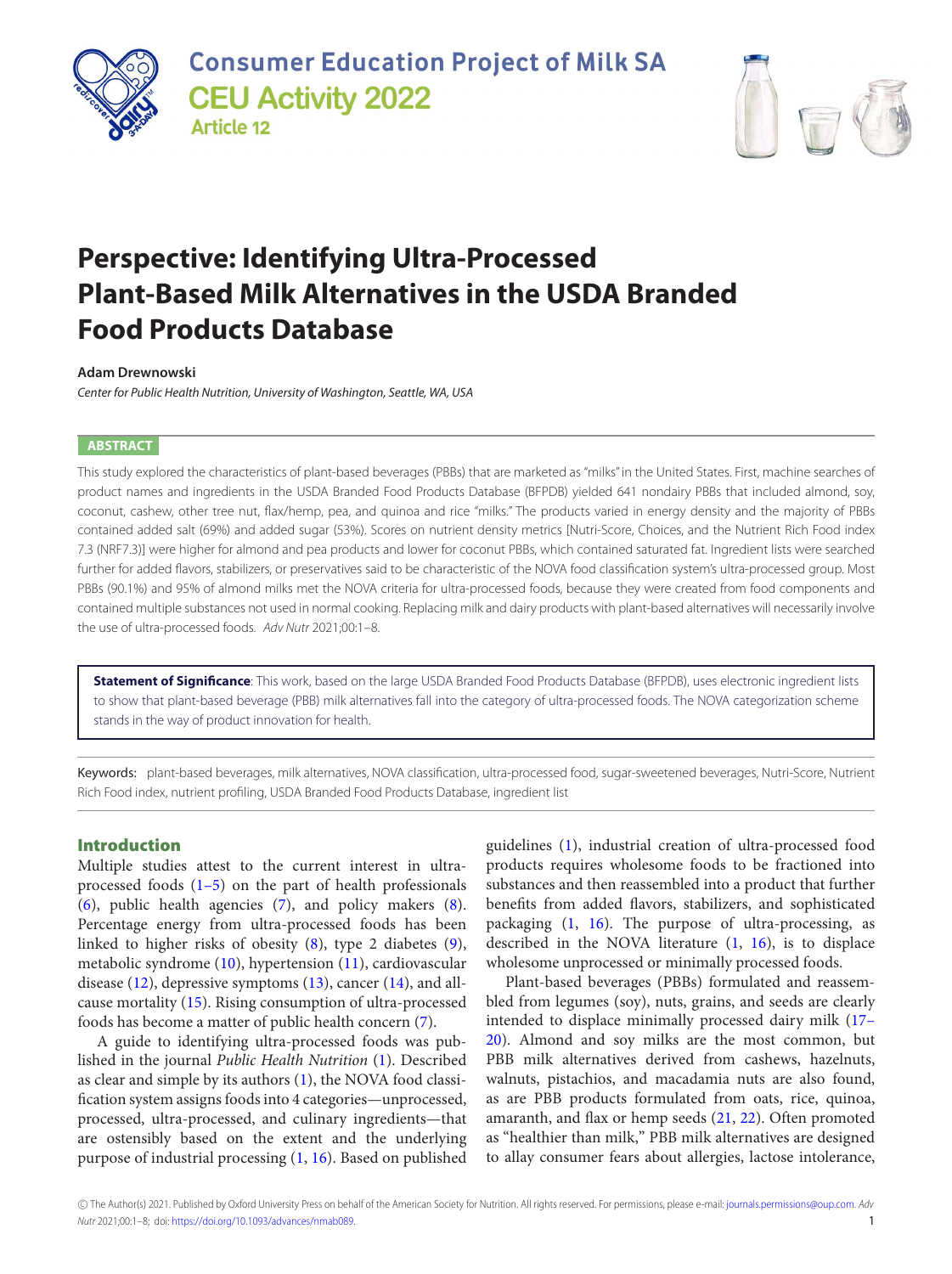inflammation, antibiotics, pesticides, and hormones [\(21–23\)](#page-6-13). The use of dairy terms with reference to nondairy products is permitted in the United States [\(24\)](#page-6-15) but is prohibited in the European Union (EU) [\(25\)](#page-6-16).

Plant milks are typically produced by isolating oils from plant sources through soaking, grinding, and heating, sometimes under high pressure [\(18,](#page-6-17) [21,](#page-6-13) [26\)](#page-6-18). Oil globules remain in colloidal suspension, but only in the presence of chemical stabilizers and emulsifiers. The final plantbased product is rounded off with thickening substances and hydrocolloid stabilizing agents, added salt, added caloric or noncaloric sweeteners, and a wide range of added vitamins and minerals [\(17,](#page-6-12) [18\)](#page-6-17). The purpose of PBB processing is to prolong product shelf life, promote convenience, improve palatability, and mimic the creaminess and oral mouthfeel sensations of the original product, that is to say, milk [\(27\)](#page-6-19).

Based on published guidelines [\(1,](#page-6-0) [16\)](#page-6-11), ultra-processed foods can be identified by the presence on the ingredient list of added sugar and salt and/or of  $\geq$  1 substance never or rarely used in kitchens. Ingredients said to be characteristic of the NOVA ultra-processed food group include sweeteners, oils, protein isolates, and multiple additives and stabilizers that are deployed to make the final PBB product more shelf-stable, more palatable, and more appealing [\(1,](#page-6-0) [16\)](#page-6-11).

Ingredient searches are greatly facilitated by the use of electronic ingredient lists [\(28\)](#page-6-20). The USDA Branded Food Products Database (BFPDB) [\(28\)](#page-6-20) lists the ingredients for 239,089 foods sold in the United States: data contributed by the manufacturers and never previously captured by the USDA. Machine searches were used to identify those PBBs that specifically used the term "milk" in their product name. Searches of ingredients were used to identify plant components (nuts, grains, legumes) and the main forms of added sugar, salt, vitamins, and minerals. Further searches were conducted for ingredients rarely used in kitchens and for additives said to identify ultra-processed foods [\(1\)](#page-6-0). Nutrient density of PBB products was evaluated using 3 nutrient

Address correspondence to AD (e-mail: [adamdrew@uw.edu\)](mailto:adamdrew@uw.edu).

profiling models: Nutri-Score [\(29\)](#page-6-21), Choices [\(30\)](#page-6-22), and the Nutrient Rich Food Index 7.3 (NRF7.3) [\(31,](#page-6-23) [32\)](#page-6-24).

# **Methods**

# **The USDA BFPDB**

The USDA BFPDB [\(28\)](#page-6-20) was the result of a public–private partnership between the Agricultural Research Service of the USDA, the International Life Sciences Institute (ILSI) North America, and other organizations. The BFPDB lists 239,089 foods and provides product long name, manufacturer name, energy content, and values for those nutrients (per 100 g) that were listed on the Nutrition Facts Panel. Contributed by the manufacturers, these values were checked and verified in the course of database development [\(28\)](#page-6-20). Associated with each item was an ingredient list. The BFPDB is publicly available and can be downloaded from the US Agricultural Data Commons [\(28\)](#page-6-20).

Name-searches of product long names were used to identify those PBBs that specifically used the term "milk" in the product name. Searches used alternative spellings (e.g., almondmilk, cashewmilk) to identify plant milk drinks or beverages (e.g., seed milk drink; quinoamilk beverage) or milk blends (e.g., almondmilk & coconutmilk blend; almond & soymilk blend). Flavored plant milks with coffee, fruit, and other flavors were included. Cultured milks and flavored cultured milks were included. Those PBBs that did not use the term "milk" in their product name were not included. Excluded were coffee or tea *with* plant milks, and other products where plant milk was an adjunct and not the main item (e.g., tapioca pearls *with* plant milk). Adjectival names such as milked almonds or milked peanuts were not included. For PBBs with names such as "golden milk," ingredient lists were searched to ensure that a plant component (e.g., pea, cashew) was the main ingredient. PBB blends were assigned by their main component.

Excluded from analyses were PBBs with energy density that was missing or listed as 0; PBBs with energy density <10 kcal/100 g; and those whose energy density, as supplied by the manufacturer, was >250 kcal/100 g. Products with energy density >250 kcal/100 g are generally not liquids but solids or semisolids. A total of 641 PBB milk alternatives were coded by type as almond ( $n = 273$ ), coconut ( $n = 192$ ), soy  $(n = 101)$ , cashew  $(n = 30)$ , tree nut (pistachio, macadamia, walnut, or pecan) ( $n = 10$ ), flax/hemp ( $n = 16$ ), pea ( $n = 13$ ), and quinoa and rice  $(n = 6)$ .

#### **The BFPDB Back-of-Pack ingredient list**

The BFPDB ingredient list was a key resource, even though the amounts of each ingredient were not provided. The US Code of Federal Regulations Section 101.4, Title 21 [\(33\)](#page-6-25), specifies that the ingredients must be listed in order of predominance, with those used in the greatest amount to be listed first, followed in descending order by those used in smaller amounts. Although quantitative declarations are not required in the United States, European Commission notice 2017/C393/05 does require a quantitative ingredient

Analyses of publicly available USDA data were supported by Dairy Management Inc. The funders were not involved in the development of nutrient profiling models, data analysis or interpretation, manuscript preparation, or the decision to submit the manuscript for publication.

Author disclosures: AD is the original developer of the Naturally Nutrient Rich and the Nutrient Rich Food (NRF) indices. That work was supported at the time by the Nutrient Rich Coalition whose members were The Beef Checkoff Program through the National Cattlemen's Beef Association, California Avocado Commission, California Kiwifruit, California Strawberry Commission, Egg Nutrition Center, Florida Department of Citrus, Grain Foods Foundation, National Dairy Council, National Pork Board, United States Potato Board, Wheat Foods Council, and Wild Blueberry Association of North America. AD has received grants,contracts, and honoraria from entities both public and private with an interest in nutrient density metrics and nutrient profiling of foods.

Perspective articles allow authors to take a position on a topic of current major importance or controversy in the field of nutrition. As such, these articles could include statements based on author opinions or point of view. Opinions expressed in Perspective articles are those of the author and are not attributable to the funder(s) or the sponsor(s) or the publisher, Editor, or Editorial Board of Advances in Nutrition. Individuals with different positions on the topic of a Perspective are invited to submit their comments in the form of a Perspectives article or in a Letter to the Editor.

Abbreviations used: BFPDB, Branded Food Products Database; DV, Reference Daily Value; EU, European Union; FSA, Food Standards Agency; FSAm-NPS, Food Standards Agency Nutrient Profiling System (modified version); IU, International Units; LIM, nutrients to limit subscore; NRF, Nutrient Rich Food index; PBB, plant-based beverage.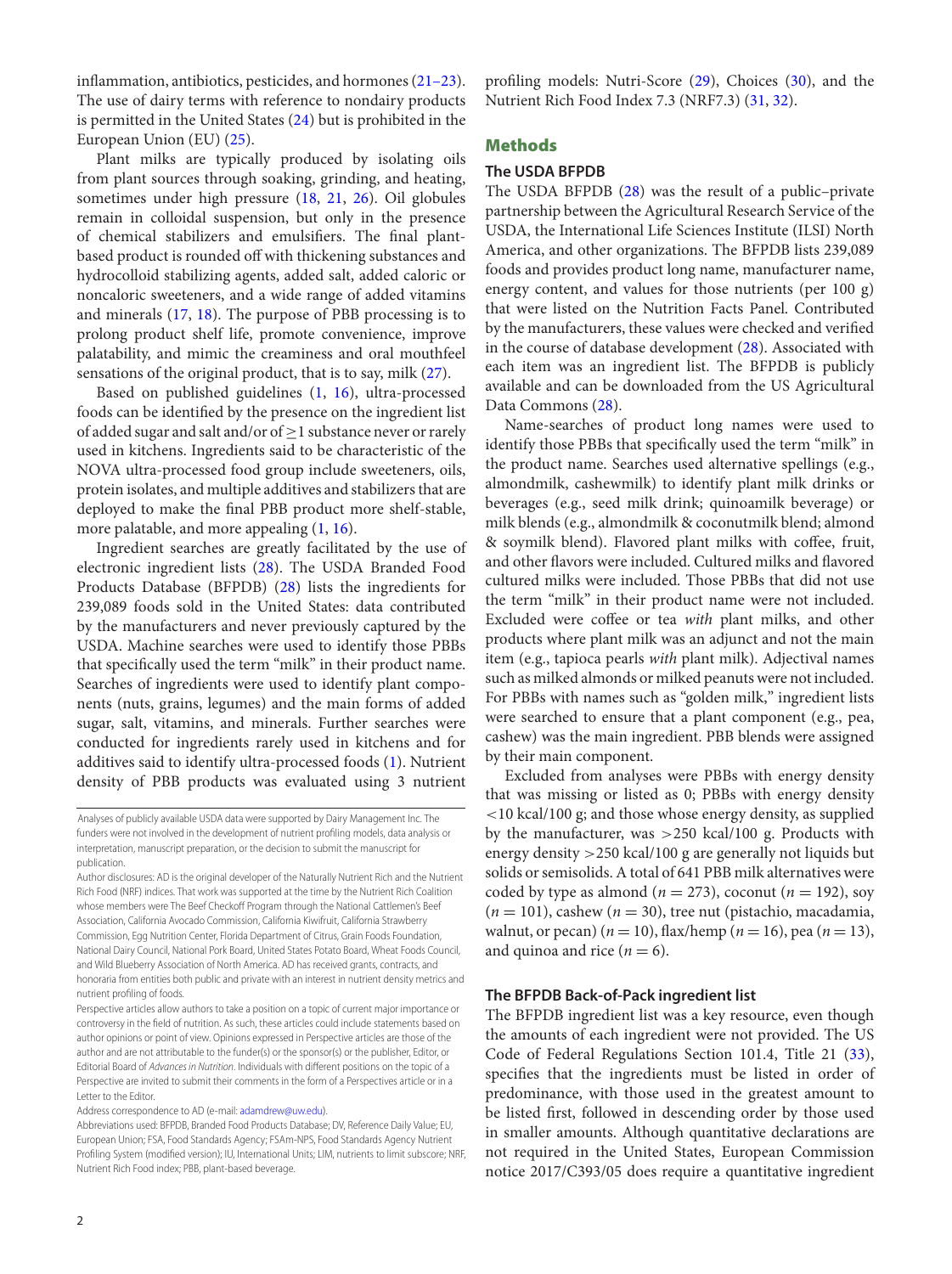declaration (QUID) when the ingredient (or a category of ingredients) is included in the food name [\(34\)](#page-7-0).

Ingredient declarations in the USDA BFPDB were comprehensive. For example, almond milk from Ahold USA Inc. declared, "almondmilk (filtered water, almonds), cane sugar, calcium carbonate, sea salt, potassium citrate, carrageenan, sunflower lecithin, natural flavor, vitamin A palmitate, vitamin D-2, d-alpha-tocopherol (natural vitamin E)." Almond milk from White Wave Foods declared, "almond milk (water, almonds), dried cane syrup, pea protein, rice protein, calcium phosphate, magnesium phosphate, carrageenan, vanilla extract, natural flavor, locust bean gum, kosher sea salt, vitamin A palmitate, L-selenomethionine (selenium), zinc oxide, folic acid, vitamin B-12." Almond milk from Whole Foods listed, "organic almondmilk (filtered water, organic almonds), organic cane sugar, organic locust bean gum, sea salt, sunflower lecithin, tricalcium phosphate, gellan gum, potassium citrate, vitamin A palmitate, ergocalciferol (vitamin D2), DL-alpha-tocopherol acetate (vitamin E), cyanocobalamin (vitamin B-12)."

Listed in the BFPDB were the nutrients on the Nutrition Facts Panel and those for which a nutrient claim was made [\(28\)](#page-6-20). Total sugar was listed but added sugars content was not. Given that added sugar is an important component of some nutrient density scores [\(31,](#page-6-23) [32\)](#page-6-24), PBB ingredient lists were machine-searched for added caloric sweeteners. Those were variously described as sugar, cane sugar, pure cane sugar, dried cane syrup, evaporated cane syrup, evaporated cane juice, evaporated cane juice syrup, brown rice syrup, honey, organic maple syrup, and organic dates. The FDA defines added sugars as those that are added during the processing of foods (sugar, sucrose, fructose, dextrose), added sugars from syrups and honey, and added sugars from concentrated fruit or vegetable juices. Treated as added sugars by the FDA [\(35\)](#page-7-1) and in the present analyses were concentrated or evaporated cane syrup or cane juice; corn, maple, date, rice, or brown rice syrup; coconut sugar; fruit juice concentrate; and date juice. Added sugars do not include naturally occurring sugars in milk, vegetables, or fruit. Based on data for beverages with no added sweeteners, naturally occurring sugars were estimated at ∼0.4 g/100 g for almond, cashew, and other nut and soy beverages, and at as much as 3.00 g/100 g for coconut milks.

#### **Identifying ultra-processed foods**

Based on the NOVA classification scheme  $(1-3)$ , ultraprocessed beverages are not necessarily those that have gone through industrial processes such as removal of inedible husks or shells, soaking, steam blanching, squeezing, crushing, grinding, drying, powdering, high-pressure homogenization, pulsed electric fields, ultrasound, nonalcoholic fermentation, fortification, chilling, freezing, or placing in containers [\(1\)](#page-6-0). Rather, ultra-processed foods should be identified by the presence on the ingredient list of chemical and nonnutritive substances not used in kitchens, such as added caloric or noncaloric sweeteners, hydrogenated oils, hydrolyzed proteins, flavors, flavor enhancers, emulsifiers, emulsifying salts, thickeners, and bulking and gelling agents

[\(1,](#page-6-0) [16\)](#page-6-11). Another criterion for assigning foods to the ultraprocessed category is the addition in the course of industrial processing of sugar, salt, and/or fat [\(1,](#page-6-0) [16\)](#page-6-11).

The electronic ingredient lists were accordingly machinesearched for the presence of caloric sweeteners in their many forms (see above); added sodium listed as Himalayan salt, pink sea salt, or in other forms; and for added oils. Additional searches were conducted for  $\geq$ 1 mention of protein isolates or concentrates of pea, rice, and whey; for added natural flavors and flavor enhancers; emulsifiers such as polysorbate 80; bulking agents and other thickeners such as sodium carboxymethyl cellulose, cellulose gel, guar gum, xanthan gum, locust bean gum, carrageenan, and gellan gum; and a variety of antioxidants and preservatives. Rarely used in kitchens (another NOVA criterion) were vitamin A palmitate and acetate, vitamin E acetate, vitamin  $D_2$ , vitamin B-2, zinc sulfate, zinc gluconate, calcium carbonate, sodium polyphosphate, tricalcium phosphate, potassium citrate, dipotassium phosphate, sulfur dioxide, and potassium metabisulfate, a preservative [\(1\)](#page-6-0).

PBBs with added sugar or salt but without declared stabilizers, bulking agents, or other chemicals were assigned to the processed foods category, again following strict NOVA criteria [\(1,](#page-6-0) [16\)](#page-6-11). Classified as "unprocessed" were those products whose ingredient lists simply read "almonds, water," "filtered water, organic almonds," or "coconut milk, 100%" with no mention of added chemicals, sugar, or salt.

#### **Nutrient profiling models**

The Nutri-Score began as the UK Food Standards Agency– Office of Communications (FSA-Ofcom) model [\(36,](#page-7-2) [37\)](#page-7-3) that was further developed by the Santé Publique, France [\(38\)](#page-7-4). The Nutri-Score negative "A" points are based on a food's content of calories, saturated fat, total sugars, and sodium [\(39\)](#page-7-5). The positive "C" points are based on protein and fiber. However, protein points in Nutri-Score are considered only when the fruit, vegetable, legume, or nut content of the foods exceeds 80%, which was not the case with plant milks. The Nutri-Score was thus the composite A (negative) score minus the fiber (positive) score. Milk and PBB milk alternatives are not considered beverages for calculating the Nutri-Score [\(38\)](#page-7-4). Nutri-Score points are converted into color-coded letter grades on consumer-facing front-of-pack labels. A final score of ≤−1 points corresponds to letter grade A; 0–2 points correspond to letter grade B; 3–10 points correspond to C; 11–18 points correspond to D; and point scores  $\geq$  19 correspond to letter grade E.

Choices International [\(30\)](#page-6-22) has a category of nondairy milk substitutes. Here, the scoring criteria are based on saturated fat  $\leq 1.1$  g/100 g; sodium  $\leq 100$  mg/100 g; total sugars  $\leq 5.0$  g/100 g; and beverage energy  $\leq 40$  kcal/100 g. Products need to satisfy all criteria to receive a favorable rating.

The NRF7.3 is given by NRF7.3 = NRn – LIM, where NR7 is a positive NR7 subscore of *n* nutrients to encourage and LIM is a negative subscore of 3 nutrients to limit [\(31,](#page-6-23) [32,](#page-6-24) [40,](#page-7-6) [41\)](#page-7-7). The current NRF7.3 was based on protein, fiber,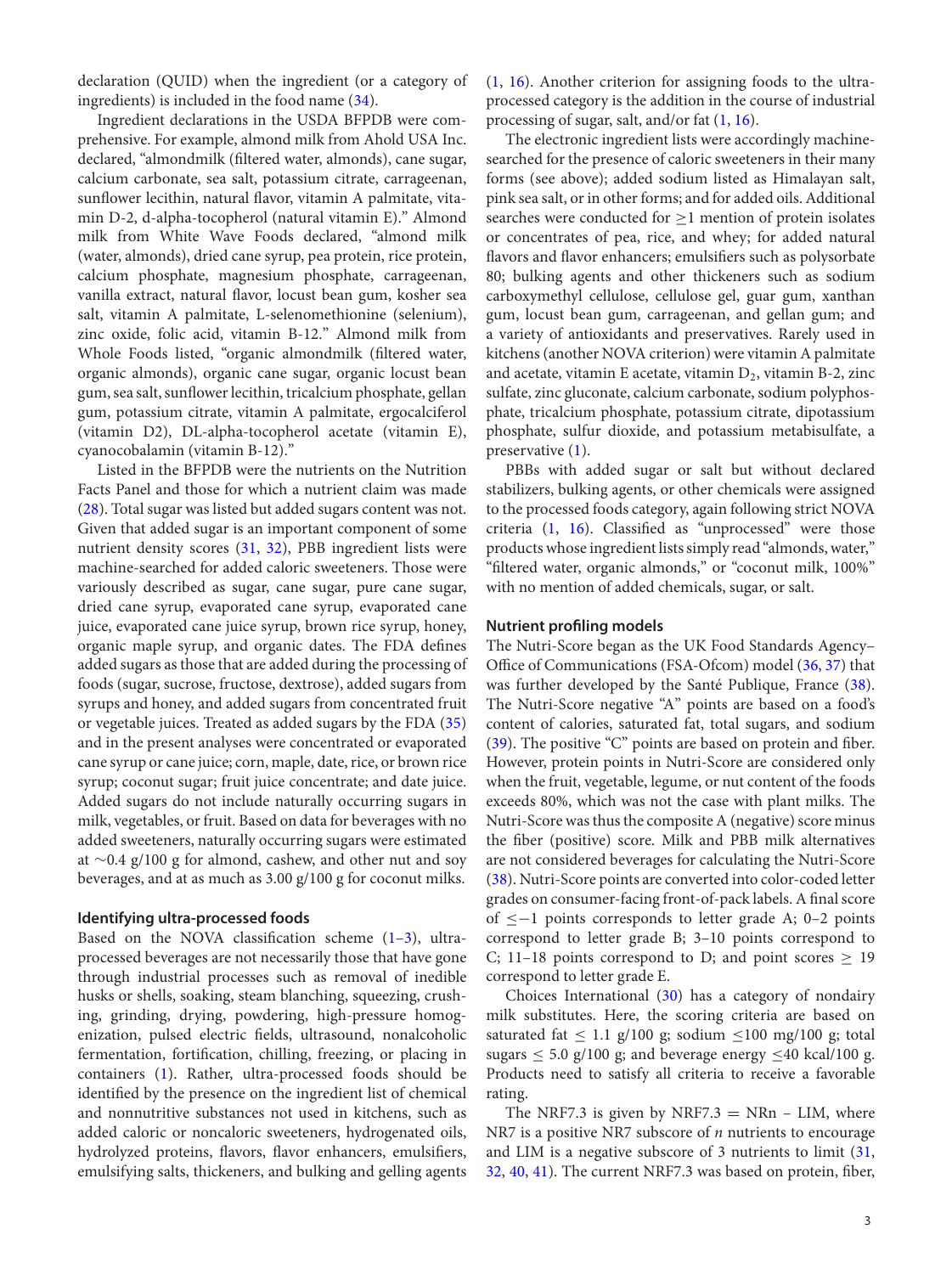#### <span id="page-3-1"></span>**TABLE [1](#page-3-0)** Nutrient density of PBBs described as "milks" by product type<sup>1</sup>

|                         |              | <b>PBB characteristics</b>         |                                     |                                      | <b>Nutrient density scores</b>   |                                               |                                           |
|-------------------------|--------------|------------------------------------|-------------------------------------|--------------------------------------|----------------------------------|-----------------------------------------------|-------------------------------------------|
| <b>PBB</b> product type | <b>Total</b> | <b>Added salt</b><br>$n$ (% total) | <b>Added sugar</b><br>$n$ (% total) | Ultra-<br>processed<br>$n$ (% total) | NRF7.3 score<br>Mean $\pm$ SE    | <b>Nutri-Score</b><br>points<br>Mean $\pm$ SE | <b>Choices</b><br><i>n</i> passing $(\%)$ |
| All                     | 641          | 444 (69.3)                         | 347 (54.1)                          | 581 (90.1)                           | $46.05 + 2.75$                   | $9.63 \pm 0.25$                               | 263/641                                   |
| Almond                  | 273          | 265 (97.1)                         | 161 (59.0)                          | 260(95.2)                            | $87.52 + 4.08$                   | $6.06 \pm 0.22$                               | 191/273                                   |
| Coconut                 | 192          | 19(9.9)                            | 51(26.6)                            | 173 (90.1)                           | $-23.70 + 2.03$                  | $16.3 \pm 0.40$                               | 0/192                                     |
| Soy                     | 101          | 91(90.1)                           | 88 (87.1)                           | 91(90.1)                             | $60.52 \pm 2.67$                 | $8.12 \pm 0.31$                               | 31/101                                    |
| Cashew                  | 30           | 28 (93.3)                          | 22(73.3)                            | 16(53.3)                             | $38.73 \pm 12.18$                | $9.47 \pm 1.21$                               | 14/30                                     |
| Tree nuts               | 10           | 10(100.0)                          | 6(60.0)                             | 9(90.0)                              | $71.09 + 17.14$                  | $6.00 \pm 0.94$                               | 8/10                                      |
| Flax, hemp              | 16           | 15(93.7)                           | 9(58.3)                             | 14(87.5)                             | $55.37 + 10.96$                  | $6.75 \pm 1.02$                               | 11/16                                     |
| Pea                     | 13           | 10(76.9)                           | 8(61.5)                             | 13 (100.0)                           | $81.11 \pm 10.26$                | $7.31 \pm 1.35$                               | 6/13                                      |
| Quinoa, rice            | 6            | 6(100.0)                           | 2(33.3)                             | 5(83.3)                              | $42.08 \pm 10.25$<br>$P = 0.000$ | $9.17 \pm 1.07$<br>$P = 0.000$                | 2/6                                       |

<span id="page-3-0"></span><sup>1</sup>Values are  $n$  (% total) and means  $\pm$  SEs. NRF, Nutrient Rich Food index; PBB, plant-based beverage.

vitamins A and D, calcium, iron, and potassium. Nutrient standards were based on the US Reference Daily Values (DVs) as published by the FDA [\(33\)](#page-6-25). The reference amounts were 50 g protein, 28 g fiber, 5000 IU vitamin A (original value), 800 IU vitamin D, 1300 mg Ca, 18 mg Fe, and 4700 mg K. Maximum recommended values were 20 g for saturated fat, 50 g for added sugar, and 2300 mg for sodium. Each nutrient was expressed as a percentage DV (%DV) calculated per 100 kcal and capped at 100%.

Analyses of nutrient density by product category were based on 1-factor ANOVAs followed by post hoc tests where appropriate. Analyses used the SPSS Statistical Package version 16.0 (IBM).

## **Results**

**[Table 1](#page-3-1)** shows product composition and nutrient density scores by product category. Added salt was found in 444 products (69%) and added sugar was found in 347 (53%). Out of 641 PBBs, 581 (90.1%) contained flavors, gums, stabilizers, and preservatives and were therefore classified as ultra-processed foods [\(1\)](#page-6-0).

The 3 nutrient density profiles produced comparable results. The NRF7.3 model awarded higher scores to PBBs that were higher in protein, were fortified with vitamins and minerals, had no added sugar, and were low in saturated fat. The highest NRF7.3 scores were obtained for almond, pea, and tree nut PBBs, followed by soy. The lowest scores were for coconut milk. No PBBs received a letter grade A score on Nutri-Score. Most mean Nutri-Score values by PBB category were in the 3- to 10-point range, equivalent to a C letter grade, with lower scores (good) given to almond, tree nut, and flax/hemp PBBs followed by pea. Coconut milks had higher scores (bad) and received a D letter grade. The pass rate in the Choices system was highest for almond, tree nut, flax, and hemp PBBs. Coconut milks had a 0 pass rate on the Choices system.

The 3 nutrient density profiles were clearly related. **[Figure 1](#page-4-0)** shows that the Nutri-Score values for PBBs and the NRF7.3 values were closely and inversely linked  $(r =$ −0.82). In general, those PBBs that were rated as more

nutrient dense were those that contained fewer calories per 100 g. Both Nutri-Score and the NRF7.3 model were inversely linked to energy density. The **[Figure 2](#page-4-1)** scatterplot shows that the Nutri-Score point values for PBBs and their energy density (kcal/100 g) were effectively collinear: the correlation coefficient was 0.90. In this particular instance, Nutri-Score did little more than capture the energy density of the PBBs.

**[Figure 3](#page-5-0)** shows the relation between the NRF7.3 scores for PBBs and their energy density, indicating those that passed the Choices nutrient density criteria. The correlation between the NRF7.3 scores and energy density was −0.67, lower than for Nutri-Score but significant nonetheless.

### **Discussion**

Machine searches of electronic ingredient lists were the ideal tools for identifying ultra-processed foods in the very large BFPDB [\(1\)](#page-6-0). Based on published and often-restated criteria [\(1,](#page-6-0) [16\)](#page-6-11), ultra-processed foods are products that are created mostly or entirely from substances extracted from foods, contain added sugar and salt, and also contain flavors and additives that imitate sensory qualities of the original product. PBB products, intended as milk alternatives, benefit from advanced food processing technologies that allow the processed products to mimic the sensory appeal of milk, preserve emulsion stability, maintain nutrient content, and prolong shelf life [\(42–45\)](#page-7-8). The present searches of PBB ingredients pointed to substances extracted from legumes, nuts, grains, and seeds and to widespread use of flavors, stabilizers, and chemical additives. PBB milk alternatives were, on the whole, a perfect fit for the NOVA category of ultra-processed foods.

It would appear that the NOVA classification system, demonizing processed and ultra-processed foods [\(1,](#page-6-0) [16\)](#page-6-11), stands counter to the ongoing innovation and reformulation of food products that are suitable for plant-forward diets. Many plant-based foods and beverages, especially those containing blended and reformulated proteins, fall into the NOVA category of ultra-processed foods [\(1,](#page-6-0) [16\)](#page-6-11). Plantbased spreads and dips, intended to support vegetarian and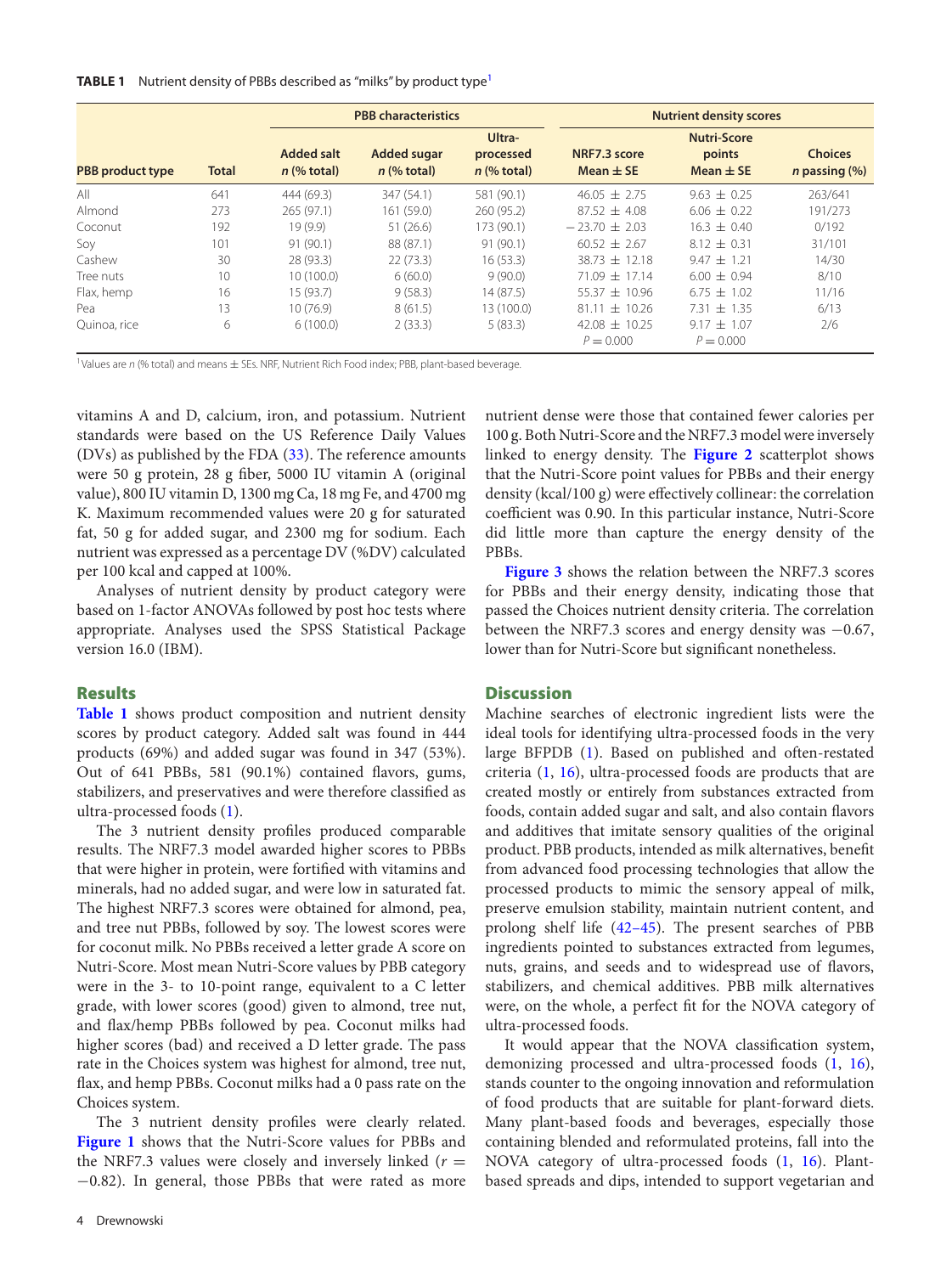<span id="page-4-0"></span>

**FIGURE 1** A scatterplot of Nutri-Score point values against NRF7.3 scores for plant-based beverages ( $n = 641$ ). Nutri-Score values are color-coded to correspond to front-of-pack Nutri-Score grades. NRF, Nutrient Rich Food index.

vegan food patterns, will also fall into the ultra-processed category. In a further innovation, advanced food processing technologies are also being deployed for the production of animal-free meat analogs, from soy, peas, legumes, and wheat. Those too will qualify as ultra-processed foods [\(46\)](#page-7-9).

to a higher risk of obesity, diabetes, cancer, and all-cause mortality [\(8–15\)](#page-6-3). Growing evidence of a link between ultra-processed foods and higher risk of noncommunicable disease has led to calls for public health action [\(7\)](#page-6-2).

<span id="page-4-1"></span>The present findings pose an interesting paradox. In the current literature, ultra-processed foods have been linked

The same literature has also identified many health benefits of plant-based diets. Plant-based dietary patterns



**FIGURE 2** A scatterplot of Nutri-Score point values against energy density (kcal/100 g) of plant-based beverages (n = 641). Nutri-Score values are color-coded to correspond to front-of-pack Nutri-Score grades.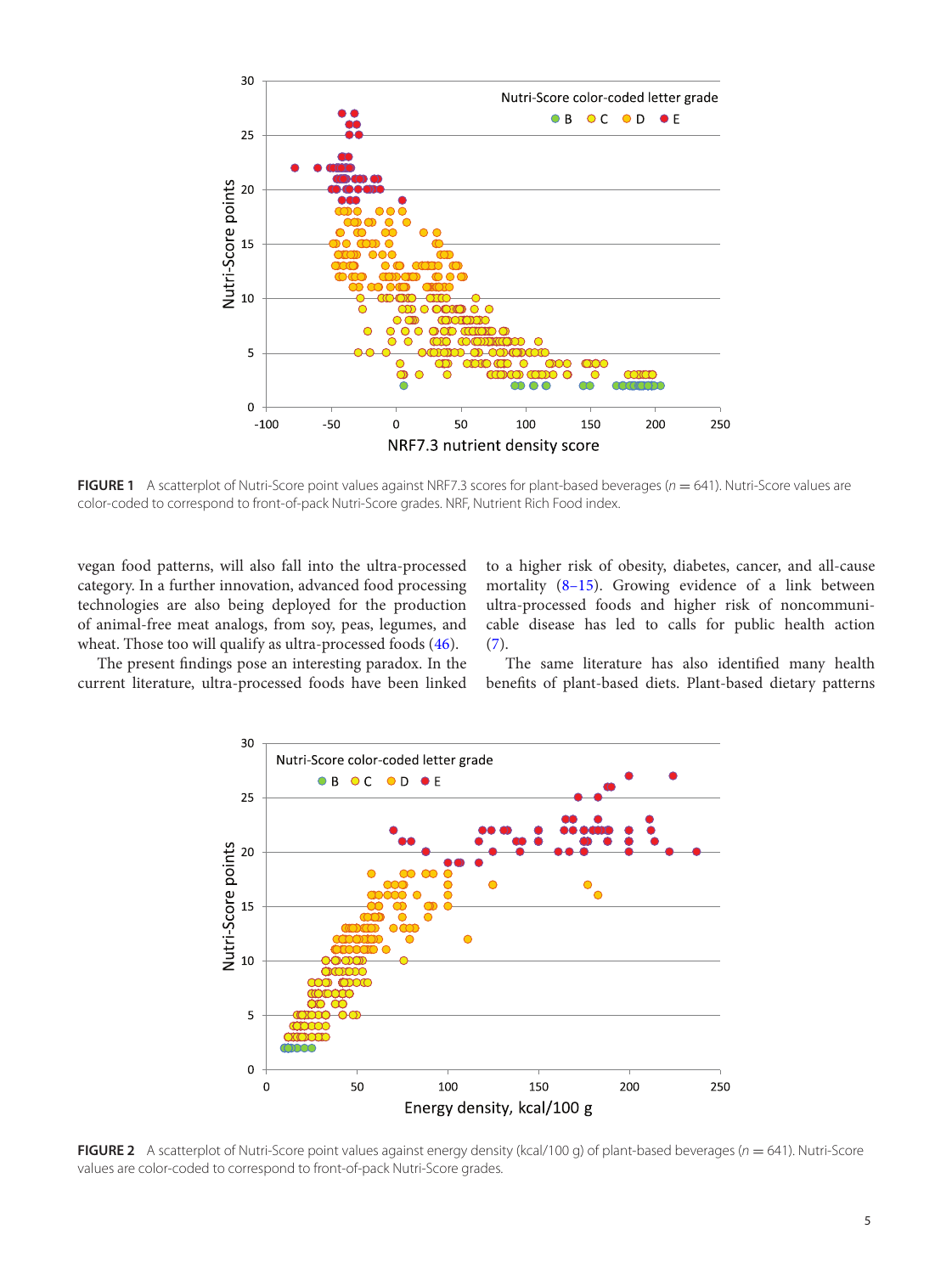<span id="page-5-0"></span>

**FIGURE 3** A scatterplot of NRF7.3 scores against energy density (kcal/100 g) of PBBs ( $n = 641$ ). PBB products that pass Choices International criteria are indicated and color-coded. NRF, Nutrient Rich Food index; PBB, plant-based beverage.

have been linked to lower rates of obesity [\(47\),](#page-7-10) diabetes [\(48\),](#page-7-11) cancer [\(49\)](#page-7-12), and all-cause mortality [\(50\).](#page-7-13) Growing evidence of a link between plant-based diets and lower risk of noncommunicable disease hasled to callsfor public health action [\(51,](#page-7-14) [52\).](#page-7-15)

Now it appears that most PBBs, a rapidly growing market segment, fall into the NOVA category of ultra-processed foods. As we move toward more plant-forward diets, this seeming paradox can be resolved in 1 of 2 ways. The first approach will require epidemiologists to separate "good" plant-based foods from "bad" plant-based foods, depending on health outcomes [\(53–55\)](#page-7-16). Declarations that not all plant foods are created equal are becoming more common [\(56\)](#page-7-17). There are further concerns that vegetarian diets that contain ultra-processed plant foods may not confer the expected health benefits ( [57\).](#page-7-18) A H ealthy P lant-Based D ietary Index (HPDI) and Unhealthy Plant-Based Dietary Index (UPDI) are already in place [\(53,](#page-7-16) [54\)](#page-7-19). The PBB product category, in particular, would benefit from harmonization and standards of identity [\(58\).](#page-7-20)

Despite statements to the contrary, the NOVA categorization seems to be based in part on the foods' content of added fat, sugar, and salt [\(59\).](#page-7-21) Previous studies have reported an overlap between the NOVA ultra-processed category assignment and low NRF scores of foods [\(59\)](#page-7-21). Because the NRF and Nutri-Score are linked, some overlap with Nutri-Score is inevitable. As shown by recent studies in France [\(12\),](#page-6-7) large percentages of foods highly rated "A" or "B" by Nutri-Score fell into the ultra-processed NOVA category. The percentages were 23.9% for grade "A" foods and 57.8% for grade "B" with higher percentages for less favorable Nutri-Score values. The surprising conclusion was that ultra-processed foods may be deleterious to health, regardless of their favorable Nutri-Score values [\(12\).](#page-6-7) That would seem

counter to the current efforts to penalize ultra-processed foods while making Nutri-Score the nutrient density standard in the EU. Support for Nutri-Score came from a study showing that unfavorable scores on another nutrient density score [FSA Nutrient Profiling System (modified version) (FSAm-NPS)] were associated with higher mortality for all causes and for cancer and diseases of the circulatory, respiratory, and digestive systems [\(60\)](#page-7-22). The Nutri-Score and the FSAm-NPS models are linked but so are Nutri-Score and the NRF model. More recently, the NRF11.3 model, a Sweden-adapted variant of the NRF9.3 index, was associated with lower mortality in the study population [\(61\)](#page-7-23). It would appear that the FSAm-NPS, Nutri-Score, and the NRF scores are all related and can replace the increasingly superfluous NOVA classification of foods.

One way out of this dilemma would be for the everchanging NOVA criteria to declare that all "good" plantbased foods are minimally processed. Coffee and tea are already classified as minimally processed in the NOVA scheme, as are freshly squeezed fruit juices, and home-made almond milk  $(1-3)$ . The NOVA classification scheme could also be amended to separate "good" nonnutritive chemicals from "bad" nonnutritive chemicals. Should the NOVA guide be revised, chances are that healthy plant proteins, natural hydrocolloid stabilizers (guar gum), and nutritious vitamin and mineral mixes will no longer be indicative of ultraprocessed foods. The NOVA guide might well refocus on product reformulation and the foods' content of fat, sugar, and salt.

In conclusion, dietary guidelines that promote plantbased diets but penalize industrial processing may need to acknowledge the fact that most PBB milk alternatives and, by extension, all plant-based high-quality proteins are ultraprocessed foods.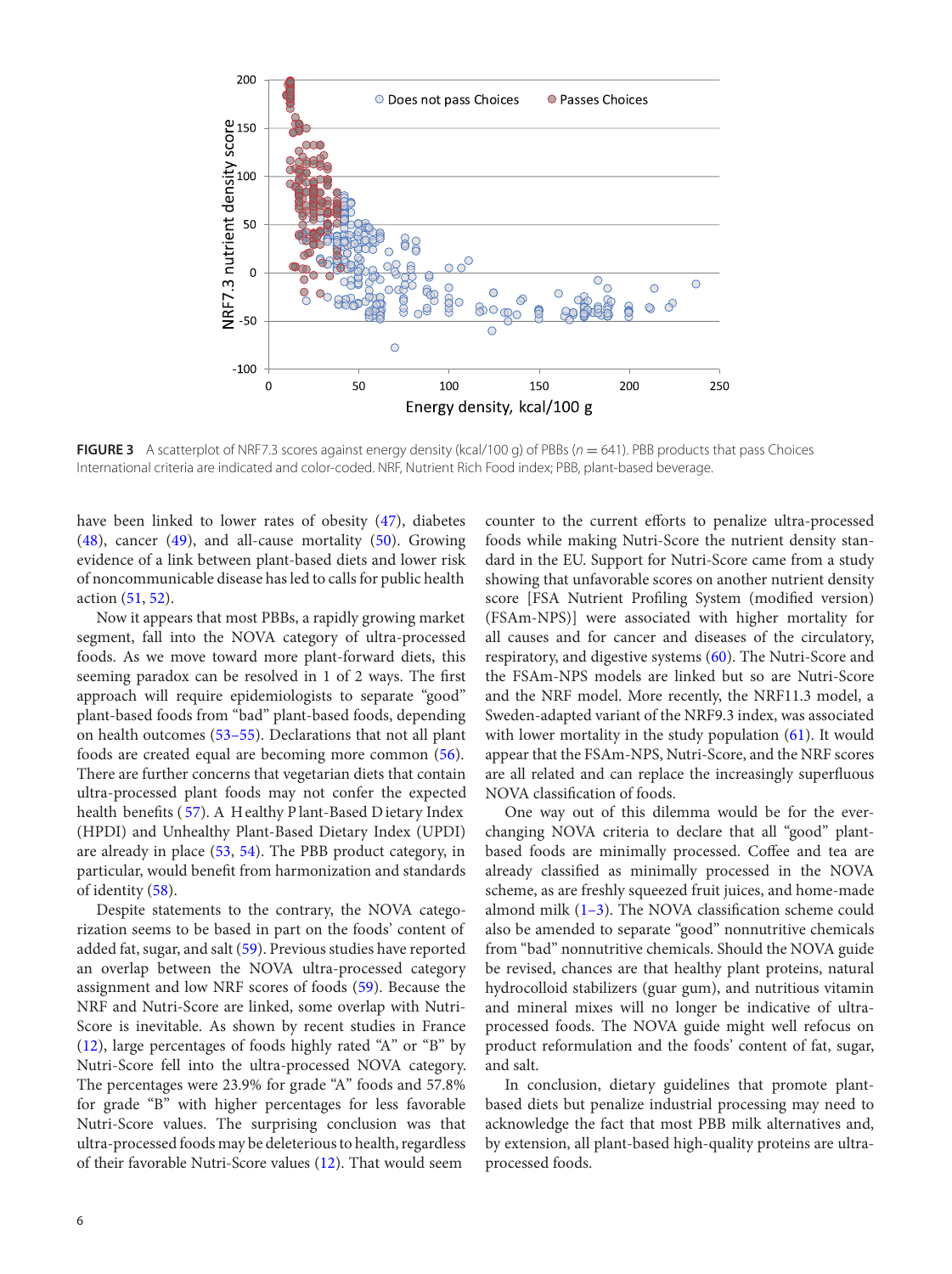# **Acknowledgments**

The sole author was responsible for all aspects of this manuscript.

## **Data Availability**

The USDA Branded Food Products Database (BFPDB) is publicly available online at FoodData Central.

#### **References**

- <span id="page-6-0"></span>1. Monteiro CA, Cannon G, Levy RB, Moubarac JC, Louzada ML, Rauber F, Khandpur N, Cediel G, Neri D, Martinez-Steele E, et al. Ultraprocessed foods: what they are and how to identify them. Public Health Nutr 2019;22(5):936–41.
- 2. Monteiro CA, Cannon G, Moubarac JC, Levy RB, Louzada MLC, Jaime PC. The UN Decade of Nutrition, the NOVA food classification and the trouble with ultra-processing. Public Health Nutr 2018;21(1): 5–17.
- 3. Monteiro CA, Cannon G, Lawrence M, Louzada MLC, Machado PP. Ultra-processed foods, diet quality, and health using the NOVA classification system [Internet]. Rome, Italy: FAO; 2019 [cited 15 [December, 2020\]. Available from:](http://www.fao.org/3/ca5644en/ca5644en.pdf) http://www.fao.org/3/ca5644en/ ca5644en.pdf.
- 4. Gupta S, Hawk T, Aggarwal A, Drewnowski A. Characterizing ultraprocessed foods by energy density, nutrient density, and cost. Front Nutr 2019;6:70.
- 5. Gupta S, Rose CM, Buszkiewicz J, Ko LK, Mou J, Cook A, Aggarwal A, Drewnowski A. Characterizing percentage energy from ultra-processed foods by participant demographics, diet quality and diet cost: findings from the Seattle Obesity Study (SOS) III. Br J Nutr 2020 Nov 23 (Epub ahead of print; doi: 10.1017/S0007114520004705).
- <span id="page-6-1"></span>6. Louzada ML, Baraldi LG, Steele EM, Martins AP, Canella DS, Moubarac JC, Levy RB, Cannon G, Afshin A, Imamura F, et al. Consumption of ultra-processed foods and obesity in Brazilian adolescents and adults. Prev Med 2015;81:9–15.
- <span id="page-6-2"></span>7. Adams J, Hofman K, Moubarac JC, Thow AM. Public health response to ultra-processed food and drinks. BMJ 2020;369:m2391.
- <span id="page-6-3"></span>8. Ministry of Health of Brazil. Dietary guidelines for the Brazilian population [Internet]. Brasilia, Brazil: Ministry of Health of Brazil; 2014 [cited 15 December, 2020]. Available from: https://www.paho.org/hq/ [dmdocuments/2015/dietary-guides-brazil-eng.pdf.](https://www.paho.org/hq/dmdocuments/2015/dietary-guides-brazil-eng.pdf)
- <span id="page-6-4"></span>9. Srour B, Fezeu LK, Kesse-Guyot E, Allès B, Debras C, Druesne-Pecollo N, Chazelas E, Deschasaux M, Hercberg S, Galan P, et al. Ultraprocessed food consumption and risk of type 2 diabetes among participants of the NutriNet-Santé prospective cohort. JAMA Intern Med 2020;180(2):283–91.
- <span id="page-6-5"></span>10. Martinez Steele E, Juul F, Neri D, Rauber F, Monteiro CA. Dietary share of ultra-processed foods and metabolic syndrome in the US adult population. Prev Med 2019;125:40–8.
- <span id="page-6-6"></span>11. Mendonça RD, Lopes ACS, Pimenta AM, Gea A, Martinez-Gonzalez MA, Bes-Rastrollo M. Ultra-processed food consumption and the incidence of hypertension in a Mediterranean cohort: the Seguimiento Universidad de Navarra Project. Am J Hypertens 2017;30: 358–66.
- <span id="page-6-7"></span>12. Srour B, Fezeu LK, Kesse-Guyot E, Allès B, Méjean C, Andrianasolo RM, Chazelas E, Deschasaux M, Hercberg S, Galan P, et al. Ultra-processed food intake and risk of cardiovascular disease: prospective cohort study (NutriNet-Santé). BMJ 2019;365:l1451.
- <span id="page-6-8"></span>13. Adjibade M, Julia C, Allès B, Touvier M, Lemogne C, Srour B, Hercberg S, Galan P, Assmann KE, Kesse-Guyot E. Prospective association between ultra-processed food consumption and incident depressive symptoms in the French NutriNet-Santé cohort. BMC Med 2019;17(1):78.
- <span id="page-6-9"></span>14. Fiolet T, Srour B, Sellem L, Kesse-Guyot E, Allès B, Méjean C, Deschasaux M, Fassier P, Latino-Martel P, Beslay M, et al. Consumption of ultra-processed foods and cancer risk: results from NutriNet-Sante prospective cohort. BMJ 2018;360:k322.
- <span id="page-6-10"></span>15. Schnabel L, Kesse-Guyot E, Allès B, Touvier M, Srour B, Hercberg S, Buscail C, Julia C. Association between ultraprocessed food consumption and risk of mortality among middle-aged adults in France. JAMA Intern Med 2019;179(4):490–8.
- <span id="page-6-11"></span>16. Monteiro CA, Cannon G, Levy RB, Moubarac JC, Jaime P, Martins AP, Canella D, Louzada M, Parra D. NOVA. The star shines bright. World Nutr 2016;7:28–38.
- <span id="page-6-12"></span>17. McClements DJ, Newman E, McClements IF. Plant-based milks: a review of the science underpinning their design, fabrication, and performance. Compr Rev Food Sci Food Saf 2019;18(6):2047–67.
- <span id="page-6-17"></span>18. Munekata PES, Domínguez R, Budaraju S, Roselló-Soto E, Barba FJ, Mallikarjunan K, Roohinejad S, Lorenzo JM. Effect of innovative food processing technologies on the physicochemical and nutritional properties and quality of non-dairy plant-based beverages. Foods 2020;9(3):288.
- 19. Khandpur N, Martinez-Steele E, Sun Q. Plant-based meat and dairy substitutes as appropriate alternatives to animal-based products? J Nutr 2021;151(1):3–4.
- 20. Merritt RJ, Fleet SE, Fifi A, Jump C, Schwartz S, Sentongo T, Duro D, Rudolph J, Turner J, NASPGHAN Committee on Nutrition. North American Society for Pediatric Gastroenterology, Hepatology, and Nutrition position paper: plant-based milks. J Pediatr Gastroenterol Nutr 2020;71(2):276–81.
- <span id="page-6-13"></span>21. Ferreira S. Going nuts about milk? Here's what you need to know about plant-based milk alternatives [Internet]. Rockville, MD: ASN; 2019 [cited 15 December, 2020]. Available from: [https://nutrition.org/going-nuts-about-milk-heres-what-you-need](https://nutrition.org/going-nuts-about-milk-heres-what-you-need-to-know-about-plant-based-milk-alternatives/)to-know-about-plant-based-milk-alternatives/.
- <span id="page-6-14"></span>22. Wright KC. The coup in the dairy aisle [Internet]. Today's Dietitian [2018;20\(9\):28 \[cited 15 December, 2020\]. Available from:](https://www.todaysdietitian.com/newarchives/0918p28.shtml) https://www. todaysdietitian.com/newarchives/0918p28.shtml.
- 23. Scholz-Ahrens KE, Ahrens F, Barth CA. Nutritional and health attributes of milk and milk imitations. Eur J Nutr 2020;59(1):19–34.
- <span id="page-6-15"></span>24. US FDA. FDA extends comment period on use of the names of dairy foods in labeling plant-based products [Internet]. Silver Spring, MD: US FDA; 2018 [cited 15 December, 2020]. Available from: https:// [www.fda.gov/food/cfsan-constituent-updates/fda-extends-comment](https://www.fda.gov/food/cfsan-constituent-updates/fda-extends-comment-period-use-names-dairy-foods-labeling-plant-based-products)period-use-names-dairy-foods-labeling-plant-based-products.
- <span id="page-6-16"></span>25. USDA Foreign Agricultural Service. European court prohibits use of dairy names for non-dairy products [Internet]. Washington (DC): USDA; 2017 [cited 15 December, 2020]. Available from: https://apps.fas.usda.gov/newgainapi/api/report/ downloadreportbyfilename?filename=European%20Court% [20Prohibits%20Use%20of%20Dairy%20Names%20for%20Non-](https://apps.fas.usda.gov/newgainapi/api/report/downloadreportbyfilename?filename=European%20Court%20Prohibits%20Use%20of%20Dairy%20Names%20for%20Non-Dairy%20Products_Brussels%20USEU_EU-28_7-11-2017.pdf)Dairy%20Products\_Brussels%20USEU\_EU-28\_7-11-2017.pdf.
- <span id="page-6-18"></span>26. Angelino D, Rosi A, Vici G, Russo MD, Pellegrini N, Martini D. Nutritional quality of plant-based drinks sold in Italy: the Food Labelling of Italian Products (FLIP) study. Foods 2020;9(5):682.
- <span id="page-6-19"></span>27. Silva ARA, Silva MMN, Ribeiro BD. Health issues and technological aspects of plant-based alternative milk. Food Res Int 2020;131: 108972.
- <span id="page-6-20"></span>28. Pehrsson P, Haytowitz D, McKillop K, Moore G, Finley J, Fukagawa N. USDA Branded Food Products Database [Internet]. Beltsville, MD: USDA Agricultural Research Service; 2018 [cited 15 December, 2020]. Available from: [https://data.nal.usda.gov/dataset/usda-branded-food](https://data.nal.usda.gov/dataset/usda-branded-food-products-database)products-database.
- <span id="page-6-21"></span>29. Julia C, Etilé F, Hercberg S. Front-of-pack Nutri-Score labelling in France: an evidence-based policy. Lancet Public Health 2018;3(4):e164.
- <span id="page-6-22"></span>30. Jansen L, Roodenburg AJ. The use of food composition data in the Choices International Programme. Food Chem 2016;193:196–202.
- <span id="page-6-23"></span>31. Drewnowski A, Fulgoni VL. Nutrient density: principles and evaluation tools. Am J Clin Nutr 2014;99(5):1223S–8S.
- <span id="page-6-24"></span>32. Fulgoni VL, Keast DR, Drewnowski A. Development and validation of the Nutrient Rich Foods Index: a tool to measure nutritional quality of foods. J Nutr 2009;139(8):1549–54.
- <span id="page-6-25"></span>33. US FDA. Food labeling, 21 CFR Sect. 101 [Internet]. (2019) [cited 15 December, 2020]. Available from: https://www.accessdata.fda.gov/ [scripts/cdrh/cfdocs/cfcfr/CFRSearch.cfm?CFRPart=101.](https://www.accessdata.fda.gov/scripts/cdrh/cfdocs/cfcfr/CFRSearch.cfm?CFRPart=101)